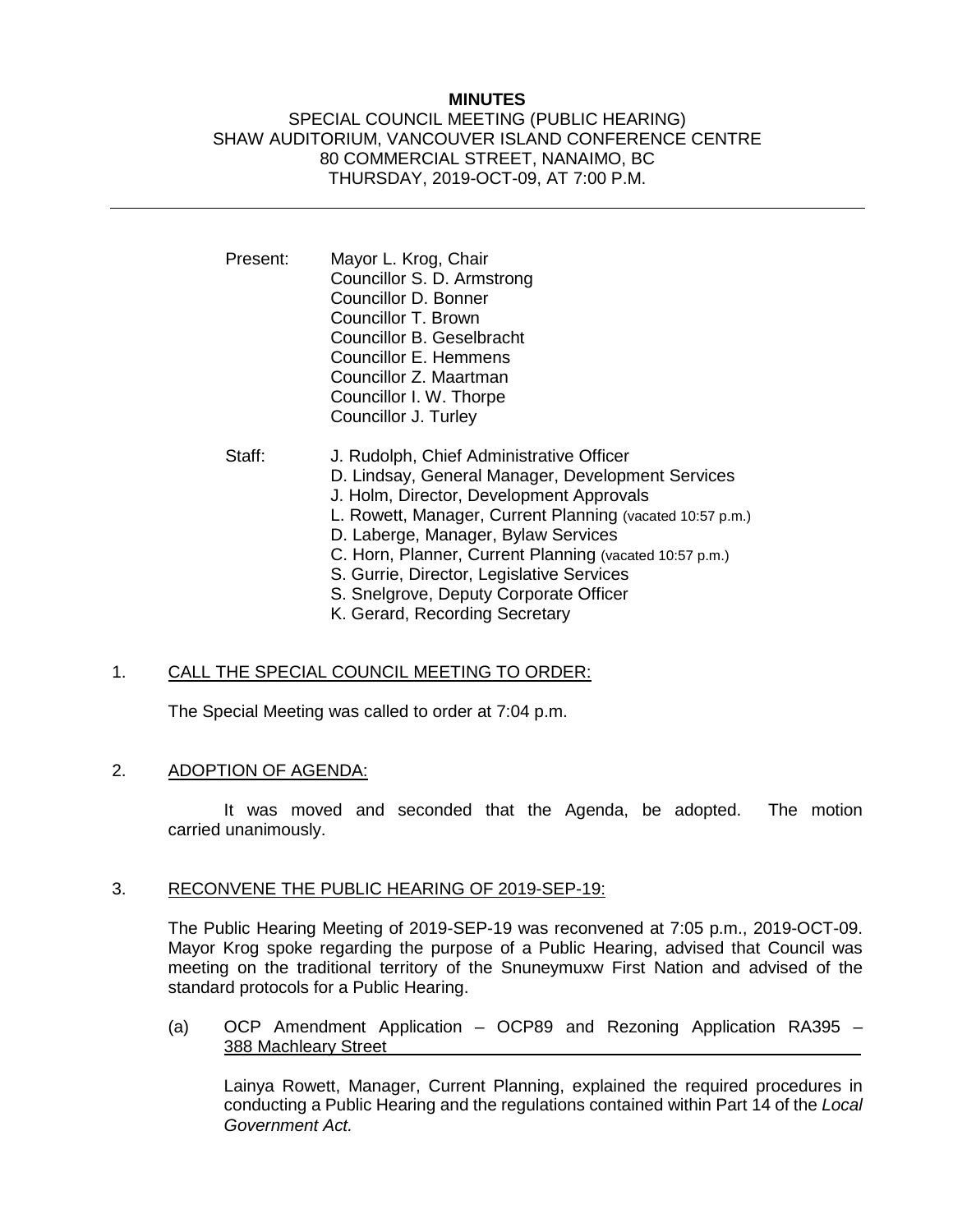Mayor Krog called for submissions from the Public from those who hadn't spoken previously:

- 1. Bruce Marx, 407 Machleary Street, spoke in opposition and stated he has concerns regarding parking, traffic, design of the development and the precedent this proposal, if approved, could set for future Official Community Plan (OCP) amendment applications.
- 2. Norm Shokal, 335 Kennedy Street, spoke in opposition and stated his concerns regarding traffic, potential increase in vehicle and pedestrian accidents, lack of green space, lack of environmentally friendly development options such as installation of solar panels and that the outlined process for OCP amendments was neglected.
- 3. Meredith Dean, 425 Kennedy Street, spoke in opposition and stated that the objectives of the OCP do not match this development, this development does not architecturally match the neighbourhood, assessed values of the homes in area will decrease and there was a lack of public consultation regarding the design and density.
- 4. Joy Adams-Bauer, 108 Milton Street, spoke in opposition and stated that the development is out of character and scale for this neighbourhood, proposal sets a precedent for spot zoning for future applications, the proposed development does not fit with the affordable housing strategy. The developer, area residents and City of Nanaimo Staff should meet to discuss a proposal that better reflects the needs and character of the area.
- 5. Irena Chmielowicz, on behalf of Cresswell Walker, 416 Pine Street, spoke in opposition and stated that the design is out of character for the area, height and floor area ratio concerns, the precedent that this proposal could set if approved, affordability of the units, potential for the sale of the property if the amendments are approved and the OCP guidelines.
- 6. Dak Molnar, Developer, Molnar Group, 1272 Seymour Street, Vancouver, BC, spoke in favour and stated that there is no plan to sell the property if the amendments are approved and development is completed, attempting to create a mix-use development with various housing options for all ages the development promotes walkability and biking due to it's close proximity to shopping, entertainment and transit.
- 7. Kathryn Milliser, 461 Selby Street and 382 Selby Street, spoke in opposition and stated that the development is not attractive and does not fit with this neighbourhood, concerns regarding traffic and parking and would like to see a proposal that enhances the neighbourhood.
- 8. Alan Carroll, 320 Machleary Street, spoke in opposition and stated this application could set a precedent for future applications in this area, the heritage of this area will be destroyed and concerns regarding pedestrian safety due to an increase in traffic.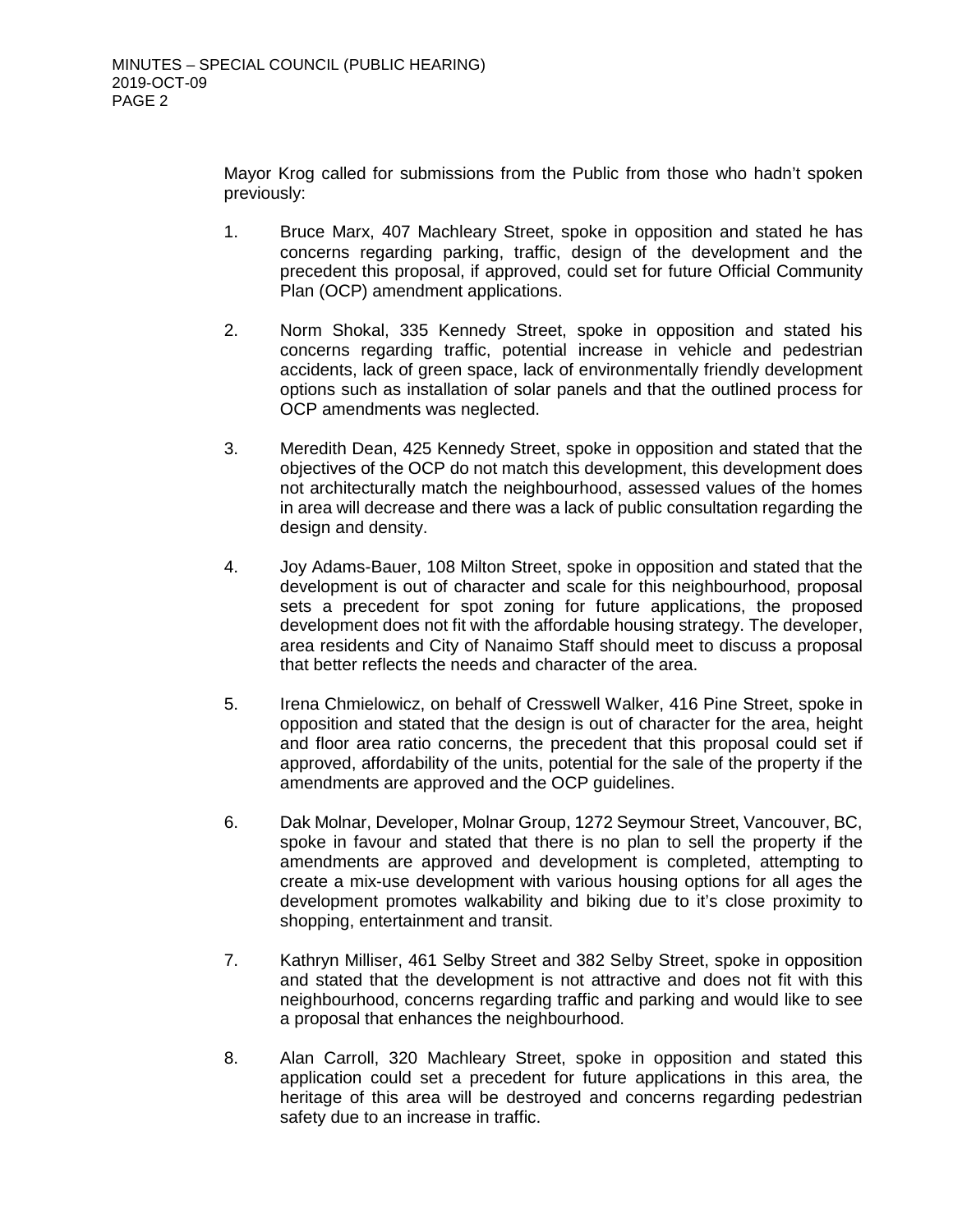- 9. Nancy Mitchell, 403 225 Cypress Street, spoke in opposition and stated the proposed amendment is not consistent with the OCP, corridor designation is designed for major roadways not no-thru roads. Concerns regarding the consultation process and development of this property should be put on hold until after the review of the OCP and a new plan is adopted.
- 10. Rob Watson, 704 Railway Avenue, spoke in favour and stated that the proposed development is good for this area, allows people of all ages to have housing options and is within walking distance to Vancouver Island University (VIU) and downtown amenities.
- 11. Josh Fayerman, Linley Valley Road, spoke in favour and stated that rising housing and rental costs are making it harder for younger people to find housing. New developments, close to amenities, are needed for the younger demographic and this development offers a variety of housing options for all ages and incomes.
- 12. Lawrence Rieper, 990 Campbell Street, spoke in opposition and stated that Old City Plan was incorporated into the OCP and was created to protect the heritage of the area, these rentals units will not be affordable for most without government subsidies, design is not appropriate for this area and should be limited to single family dwelling and/or a height of three stories.
- 13. Todd Trimble, 824 Fitzwilliam Street, spoke in opposition and stated that the Old City is walkable, historical and provides residents easy access to shopping, entertainment and other amenities. Tourists and visitors request to see the Old City Quarter during guided walking tours. Concerns regarding the potential increase in traffic and accidents and an extended care facility for seniors is a better fit for this area.
- 14. Sharon Kofoed, 2322 Panorama Drive, spoke in opposition and stated that the OCP should not be altered based on the needs of one developer and this amendment application conflicts with the OCP, community plan and the heritage of the neighbourhood. Concerns regarding the potential tax exemption for the owner and affordability of rental units.
- 15. Becky Teason, 471 Hillcrest Avenue, spoke in favour and stated that the younger demographic needs affordable rentals units. Density provides more opportunities for housing options and encourages a more dynamic community while growing the neighbourhood.
- 16. Shelley Serebin, 389 Machleary Street, spoke in opposition and stated that she attended workshops and engagement sessions regarding the OCP. The developer, City of Nanaimo Staff and the neighbourhood should work together to create a proposal that would be suitable for all stakeholders, concerns regarding the affordability of the units, density proposed is excessive and lack of green space.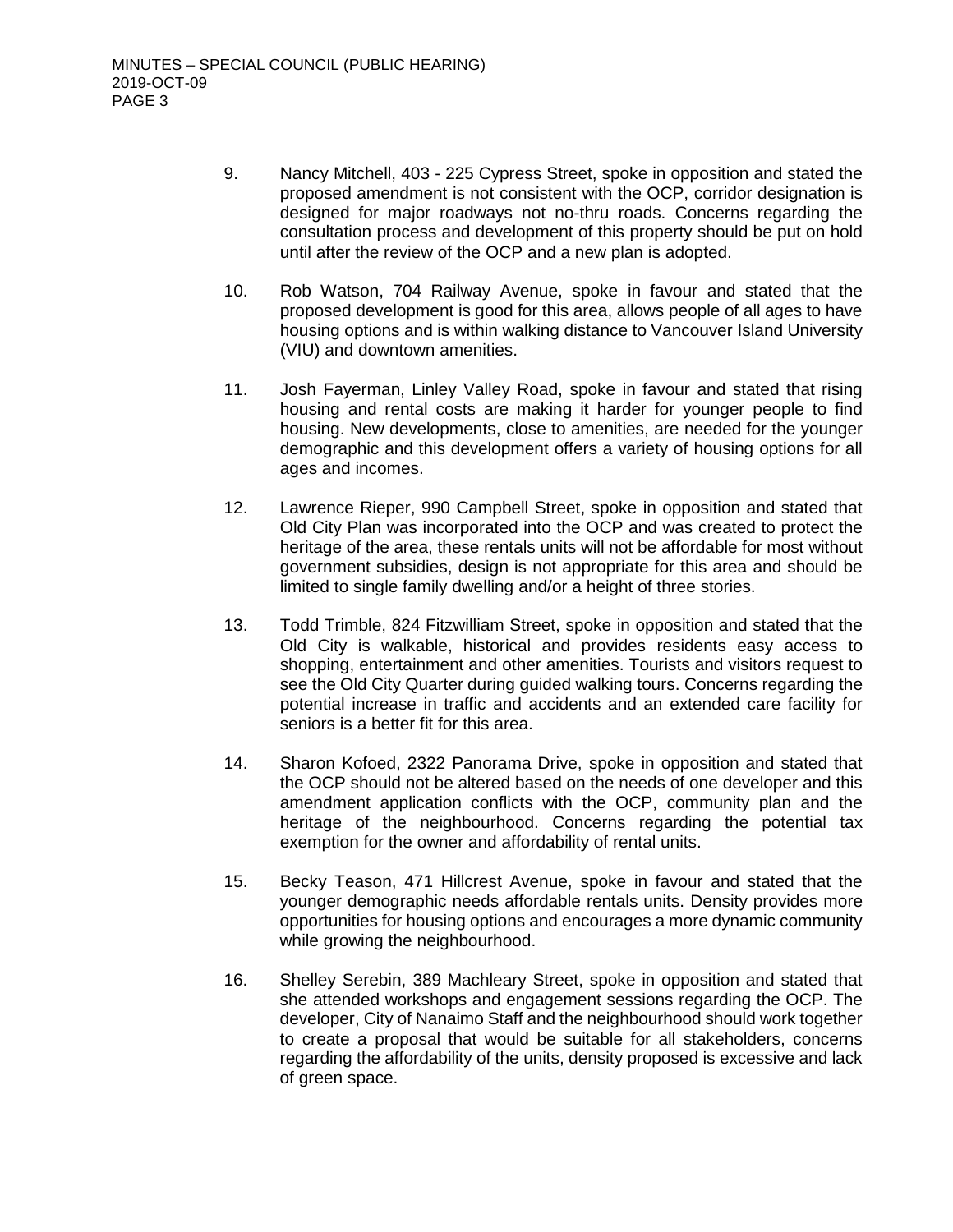- 17. Margo Clemins, 602 Kennedy Street, spoke in favour and stated that this area needs more residents which will increase vibrancy, proposed development will provide accessibility to shopping and amenities for people without vehicles and will encourage walking and biking.
- 18. Ann Pawlowski, 678 Franklyn Street, spoke in opposition and stated that she purchased a home in this area due to its heritage and essence, large developments erode the character of heritage areas and the developer compared housing trends to those in Vancouver which is a much larger city.
- 19. Nadine King, Senior Transportation Engineer, Watts Consulting, 740 Hillside Drive, Victoria, BC, spoke in favour and stated the proposal provides more parking spaces than what is required, the traffic study was completed based on industry standards using best practices across BC and there is potential for the developer and City of Nanaimo to address the traffic issues in the area.
- 20. David McGrath, Architect, WA Architects, Vancouver, BC, spoke in favour and stated that this proposal meets the density requirements for this area, Molnar Group held a total of 5 community engagement/information sessions, development will provide housing for a large demographic of people and the community contribution will be approximately \$117,000. Molnar Group will work with the community to ensure the design fits with the neighbourhood and the development will bring more density, larger tax base to Nanaimo and supports local businesses.

The Special Council Meeting (Public Hearing) recessed at 9:05 p.m. The Special Council Meeting (Public Hearing) reconvened at 9:17 p.m.

> Mayor Krog called for submissions from the Public for a second time from those who hadn't spoken previously:

- 21. Wendy Neander, 327 Machleary Street, spoke in opposition and stated that residents of this neighbourhood volunteer to ensure this community stays clean and safe. Development of this land should be on hold until a review of the OCP is completed.
- 22. Hans Coon, Campbell River, spoke in favour and stated that growth is good for this area.
- 23. Rod MacDonald, 446 Milton Street, spoke in opposition and stated that the OCP needs to be adhered to regarding amendment applications and Council needs to respect the hours of work that went into creating the OCP and the views of each speaker.
- 24. Elizabeth Lorenz, 351 Machleary Street, spoke on behalf of Imogene Lim, 304 Kennedy Street, in opposition and stated there is support for a modern increase in density and residential use of the land, concerns regarding the increase in traffic and parking, traffic study was flawed and seniors housing would be a good fit for this neighbourhood.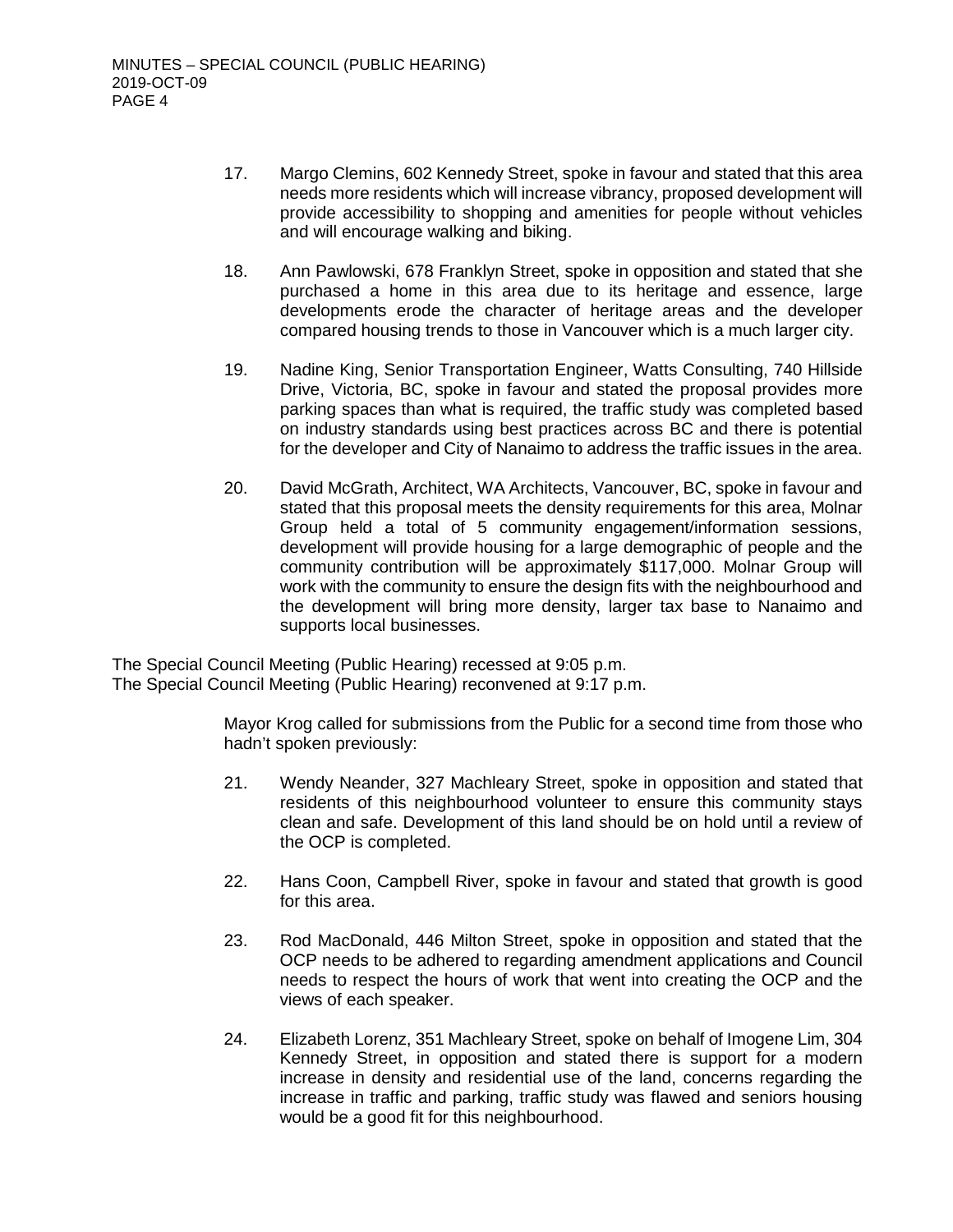- 25. Elizabeth Lorenz, 351 Machleary Street, spoke on behalf of Dr. Eric Norman, 351 Machleary Street, in opposition and stated that neighbourhood volunteers completed their own traffic study and found the main problem areas are Fitzwilliam and Machleary and Fitzwilliam and Kennedy and during Sunday Service at St. Peter's Roman Catholic Church.
- 26. Elizabeth Lorenz, 351 Machleary Street, spoke in opposition and stated that the site is not suitable for this proposal, the OCP allows for an increase to residential infill but this area is excluded from this and the proposal conflicts with many of the Nanaimo Affordable Housing Strategy goals.

Mayor Krog called for submissions from the Public for a third time from those who hadn't spoken previously:

27. Dave Bartolloni, 5719 Brookwood Drive, spoke in favour and stated that he recently moved from 407 Milton Street, more rentals units are needed in the downtown area and a younger demographic living in the area could assist in revitalizing downtown.

Mayor Krog called for submissions from the Public for those wishing to speak for a second time:

- 28. Kelsea Shadlock, 602 Kennedy street, spoke in favour and stated that the OCP needs to be updated to reflect the growth in Nanaimo, traffic problem areas could be improved through the collaboration of the City of Nanaimo and the developer, housing is needed for the younger demographic which would be a positive addition to the neighbourhood.
- 29. Janet Wright, 387 Machleary Street, spoke in opposition and stated she supports an increase in housing and diversity but not on such a large scale, concerns regarding the height and density of the development and a community consultation process needs to be completed if a new application is received for this area.

Mayor Krog called for submissions from the Public for a second time, for those wishing to speak again for a second time:

30. Janet Wright, 387 Machleary Street, spoke in opposition and stated appropriate developments for this area could include duplex, townhouses, four-plexes and single family dwellings.

Mayor Krog called for submissions from the Public for a third time, for those wishing to speak again.

No one else in attendance wished to speak regarding OCP Amendment Application – OCP89 and Rezoning Application RA395 – 388 Machleary Street.

81 written submissions were received prior to the start of the Special Council Meeting (Public Hearing), 2019-OCT-09, and 6 written submissions were received at the Public Hearing with respect to Rezoning Application OCP89 and Rezoning Application RA395 – 388 Machleary Street from: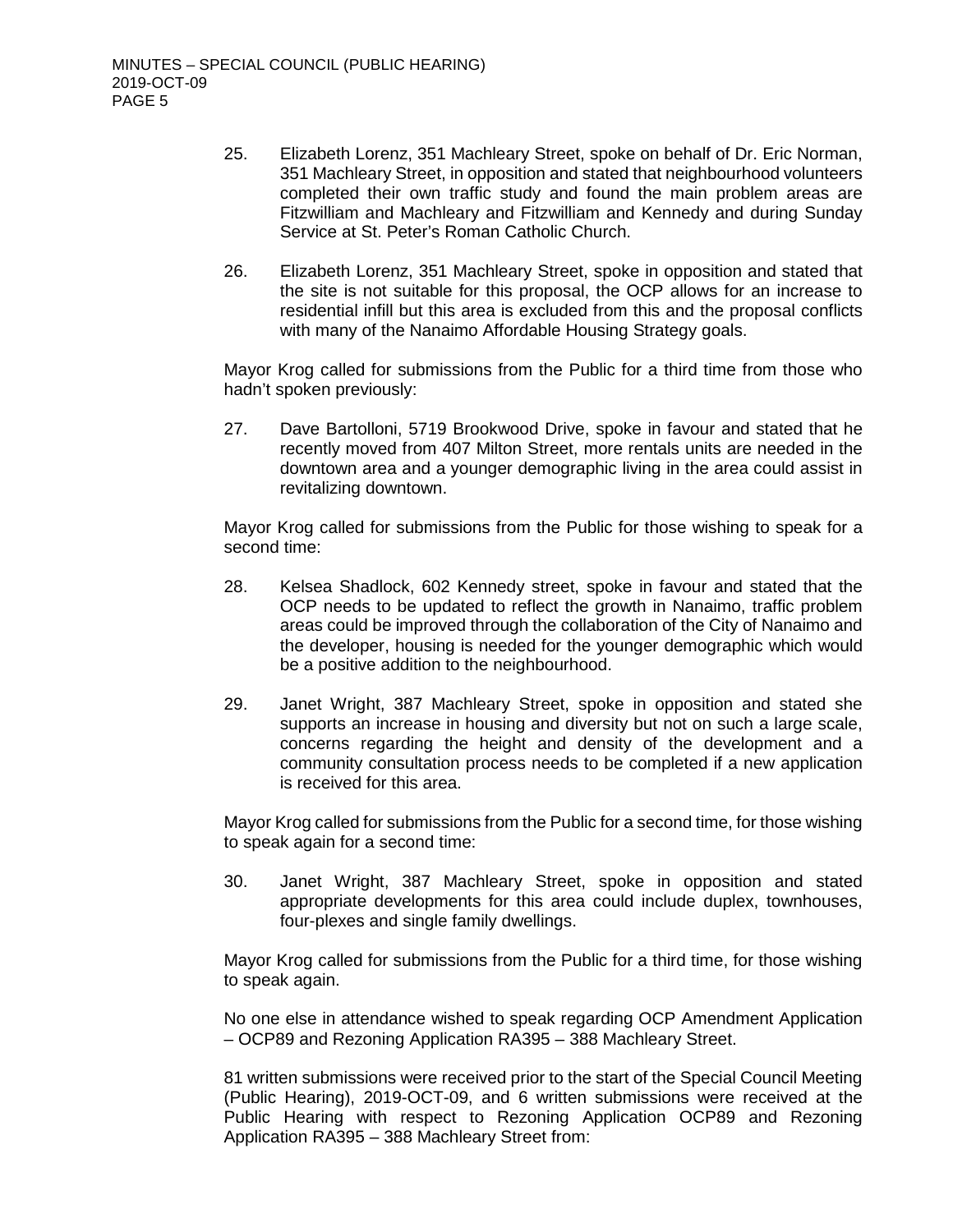- 1. Janet Wright (two submissions), 387 Machleary Street
- 2. Dr. Eric Norman, 351 Machleary Street
- 3. David Murchie, 3922 Corunna Avenue, on behalf of the Wellington Community Association
- 4. Photos of property before demolition and showing proposed development inserted (Name and address missing from the submission)
- 5. Dennis McMahon, 388 Machleary Street
- 6. Mayta Ryn, 201 461 Machleary Street

### 4. FINAL CALL FOR SUBMISSIONS REGARDING OCP AMENDMENT APPLICATION – OCP89 AND REZONING APPLICATION RA395 – 388 MACHLEARY STREET:

Mayor Krog announced that following the close of a Public Hearing, no further submissions or comments from the public or interested persons can be accepted by members of City Council, as established by provincial case law. This is to ensure a fair Public Hearing process and provide a reasonable opportunity for people to respond.

### 5. ADJOURNMENT OF THE 2019-SEP-19 PUBLIC HEARING:

It was moved and seconded that the 2019-SEP-19 Public Hearing adjourn at 9:55 p.m. The motion carried unanimously.

## 6. CALL THE PUBLIC HEARING TO ORDER:

The Public Hearing was called to order at 9:54 p.m.

## 7. PUBLIC HEARING AGENDA:

(a) Zoning Bylaw Schedule D Amendments – Step Code Implementation

Lainya Rowett, Manager, Current Planning, explained the required procedures in conducting a Public Hearing and the regulations contained within Part 14 of the *Local Government Act.*

Mayor Krog called for submissions from the Public.

No one in attendance wished to speak regarding Zoning Bylaw Schedule D Amendments – Step Code Implementation.

Mayor Krog called for submissions from the Public for a second time.

No one in attendance wished to speak regarding Zoning Bylaw Schedule D Amendments – Step Code Implementation.

Mayor Krog called for submissions from the Public for a third time.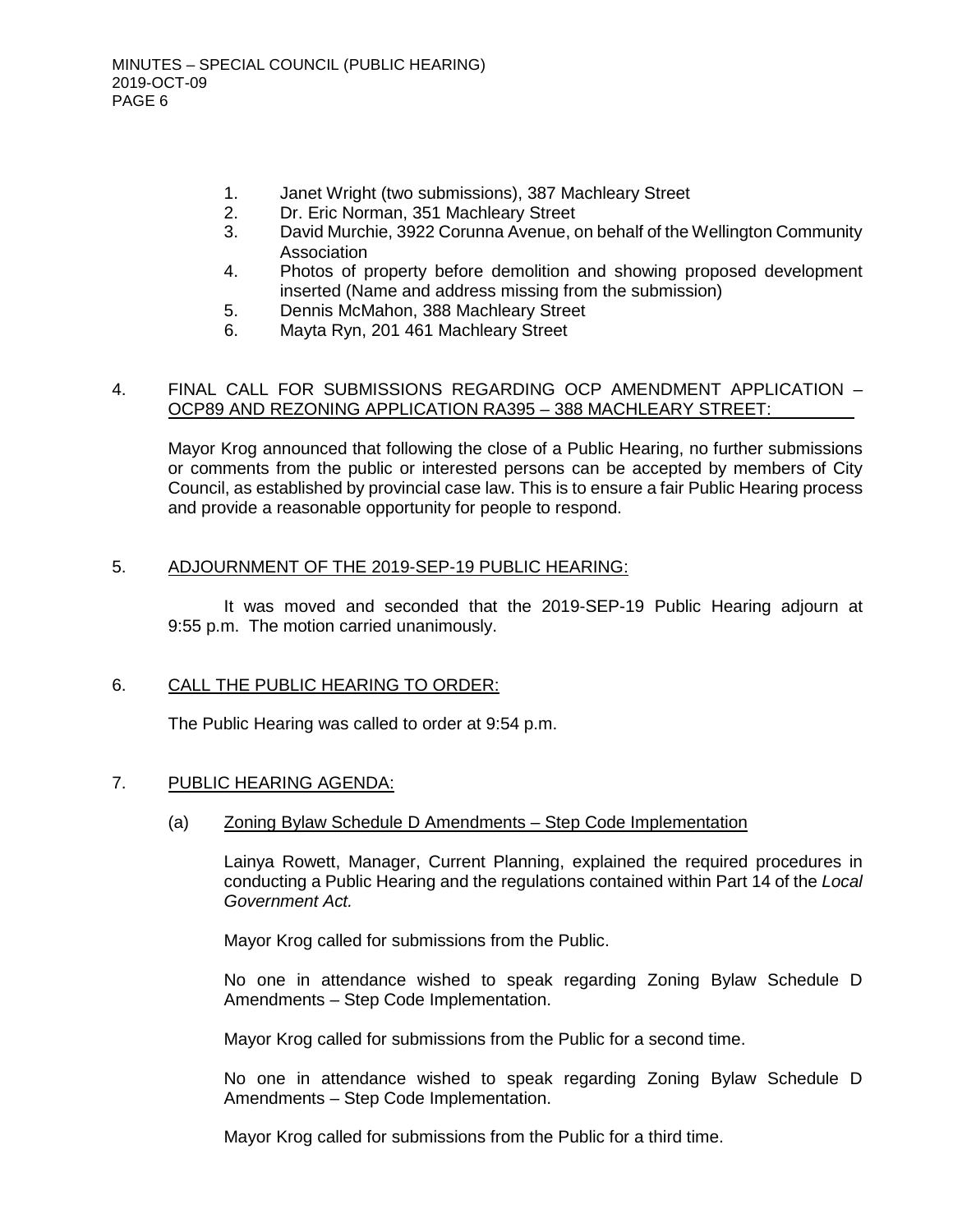No one in attendance wished to speak regarding Zoning Bylaw Schedule D Amendments – Step Code Implementation.

No written submission were received during the Public Hearing with respect to Zoning Amendment Bylaw Schedule D Amendments – Step Code Implementation.

#### 8. FINAL CALL FOR SUBMISSIONS:

Mayor Krog announced that following the close of a Public Hearing, no further submissions or comments from the public or interested persons can be accepted by members of City Council, as established by provincial case law. This is to ensure a fair Public Hearing process and provide a reasonable opportunity for people to respond.

### 9. ADJOURNMENT OF THE PUBLIC HEARING:

It was moved and seconded that the Public Hearing adjourn at 9:59 p.m. The motion carried unanimously.

It was moved and seconded that the Special Council Meeting (Public Hearing) recess at 10:04 p.m. for 15 minutes to allow Council to review the written submissions that were received at the meeting. The motion carried unanimously

The Special Council Meeting (Public Hearing) recessed at 10:04 p.m. The Special Council Meeting (Public Hearing) reconvened at 10:13 p.m.

10. BYLAWS:

#### (a) "Official Community Plan Amendment Bylaw 2019 No. 6500.040"

It was moved and seconded that "Official Community Plan Amendment Bylaw 2019 No. 6500.040" be deferred to the next scheduled Regular Council Meeting to be held on 2019-OCT-21. The motion was defeated.

*Opposed: Mayor Krog, Councillors Armstrong, Bonner, Brown, Geselbracht, Hemmens, Maartman and Thorpe*

It was moved and seconded that "Official Community Plan Amendment Bylaw 2019 No. 6500.040" (To re-designate 388 Machleary Street on the Future Land Use Plan [Map 1] 'Neighbourhood' to 'Corridor', and to amend the text of Section 4.1.2 'Land Use Designations' of the Old City Neighbourhood Concept Plan) pass third reading. The motion was defeated. *Opposed: Councillors Bonner, Brown, Geselbracht, Hemmens, Maartman, and Thorpe*

#### (b) "Zoning Amendment Bylaw 2019 No. 4500.124"

It was moved and seconded that "Zoning Amendment Bylaw 2019 No. 4500.124" (To rezone 388 Machleary Street from Community service One [CS1] to Comprehensive Development Eleven [CD11]) be abandoned. The motion carried unanimously.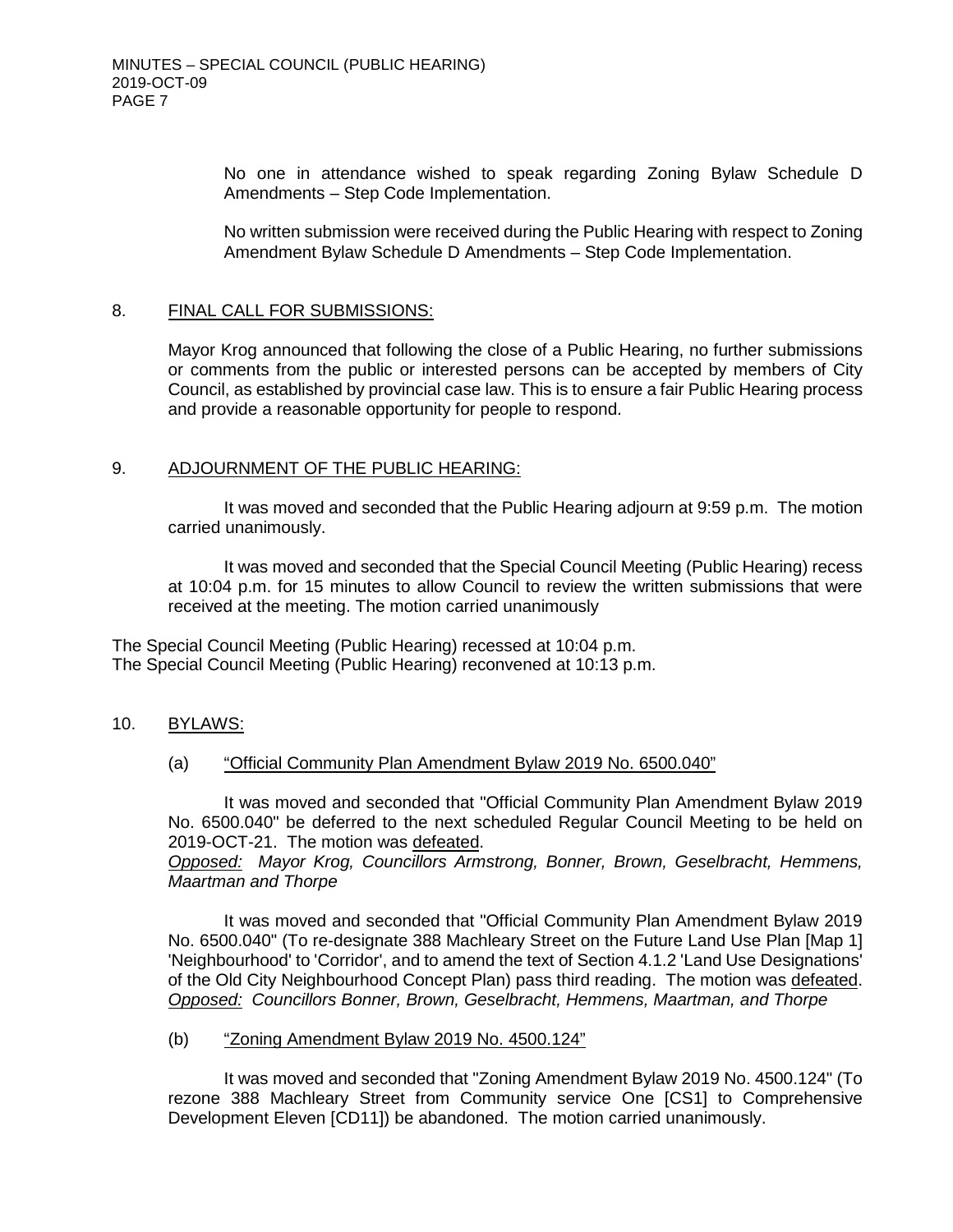### (c) "Zoning Amendment Bylaw 2019 No. 4500.154"

It was moved and seconded that "Zoning Amendment Bylaw 2019 No. 4500.154" (To amend Schedule D of the Zoning Bylaw to modify Category 5 - Energy Management to include reference to the BC Energy Step Code) pass third reading. The motion carried unanimously.

C. Horn and L. Rowett vacated the Shaw Auditorium at 10:57 p.m.

## 11. REPORTS:

(a) Unauthorized Structure – 479 Park Avenue

Introduced by Dave Laberge, Manager, Bylaw Services.

Mayor Krog requested that Council hear anyone wishing to speak with respect to Unauthorized Structure – 479 Park Avenue.

No one in attendance wished to speak to Unauthorized Structure – 479 Park Avenue.

It was moved and seconded that Council:

- 1. issue a Remedial Action Order at 479 Park Avenue pursuant to Sections 72 and 73 of the *Community Charter*;
- 2. direct Staff to advise the owner that he may request Council reconsider the Remedial Action Order by providing written notice within 14 days of the date on which notice of the remedial action requirement was sent;
- 3. direct Staff or its authorized agents to take action in accordance with Section 17 of the *Community Charter* without further notice and at the owner's expense if the said remedial action is not undertaken within 30 days of Council's resolution; and,
- 4. direct that the remedial action consist of removal of the unauthorized lean-to structure.

The motion carried unanimously.

(b) Unauthorized Structure – 3440 Shenton Road

Introduced by Dave Laberge, Manager, Bylaw Services.

Mayor Krog requested that Council hear anyone wishing to speak with respect to Unauthorized Structure – 3440 Shenton Road.

No one in attendance wished to speak to Unauthorized Structure – 3440 Shenton Road.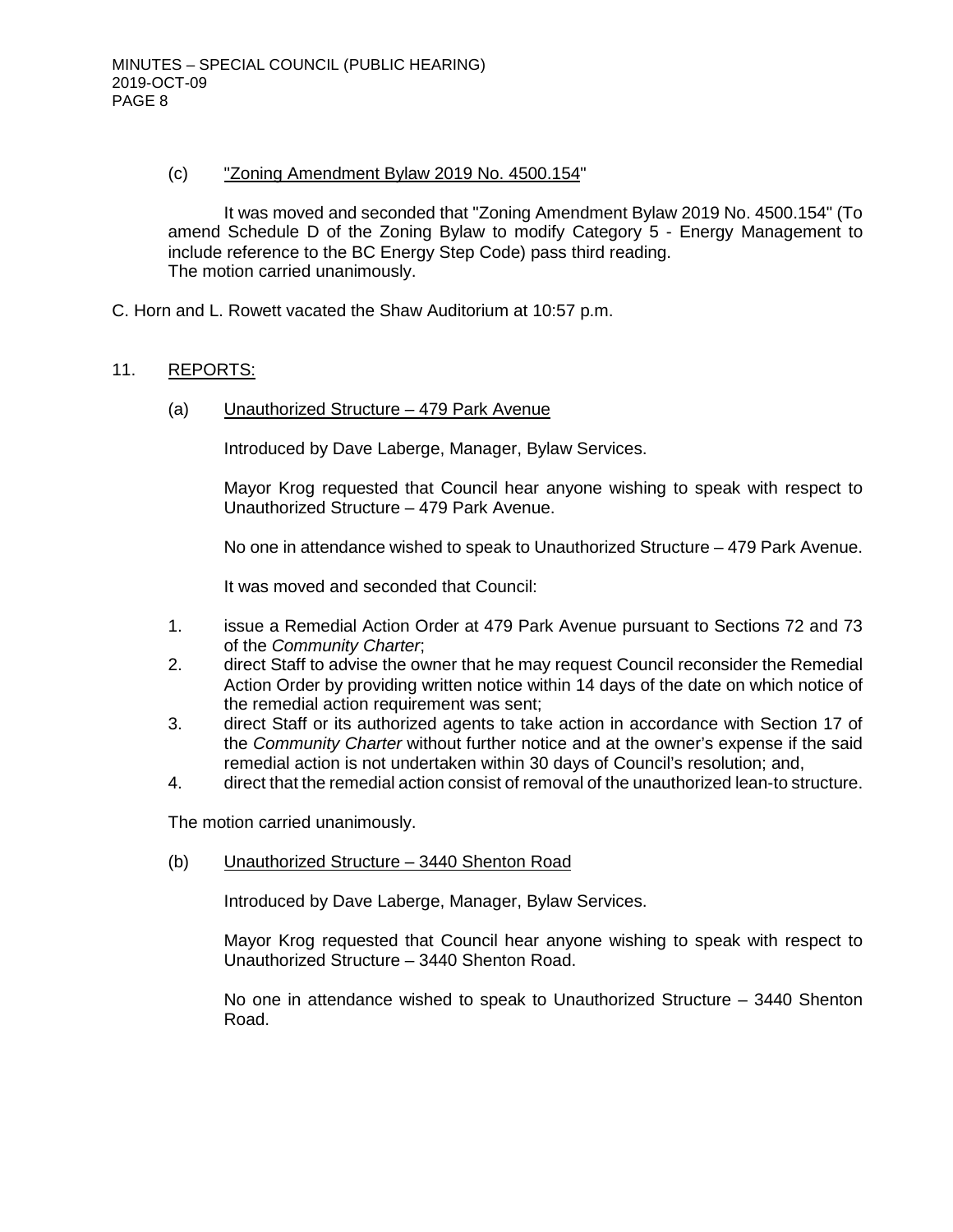It was moved and seconded that Council:

- 1. issue a Remedial Action Order at 3440 Shenton Road pursuant to Sections 72 and 73 of the *Community Charter;*
- 2. direct Staff to advise the owner that he may request Council reconsider the Remedial Action Order by providing written notice within 14 days of the date on which notice of the remedial action requirement was sent;
- 3. direct Staff or its authorized agents to take action in accordance with Section 17 of the *Community Charter* without further notice and at the owner's expense if the said remedial action is not undertaken within 30 days of Council's resolution; and,
- 4. direct that the remedial action consist of removal of the temporary fabric-covered structure.

The motion carried unanimously.

It was moved and seconded that the Special Council Meeting (Public Hearing) proceed past 11:00 p.m. The motion carried unanimously.

(c) Bylaw Contravention Notice – Secondary Suite

Introduced by Jeremy Holm, Director, Development Approvals.

Mayor Krog requested that Council hear anyone wishing to speak with respect to Bylaw contravention Notice – Secondary Suite – 432 Stable Place.

No one in attendance with to speak to Bylaw Contravention Notice – Secondary Suite – 432 Stable Place.

It was moved and seconded that Council direct the Corporate Officer to file a Bylaw Contravention Notice at the Land Title and Survey Authority of British Columbia under Section 57 of the *Community Charter* for the following property:

1. 432 Stable Place – illegal secondary suite.

The motion carried unanimously.

(d) Bylaw Contravention Notice – Construction Started Without a Building Permit – 2805/2817/2829 Glenayr Drive

Introduced by Jeremy Holm, Director, Development Approvals.

Mayor Krog requested that Council hear anyone wishing to speak with respect to Bylaw Contravention Notice – Construction Started Without a Building Permit 2805/2817/2829 Glenayr Drive.

No one in attendance wished to speak to Bylaw Contravention Notice – Construction Started Without a Building Permit – 2805/2817/2829 Glenayr Drive.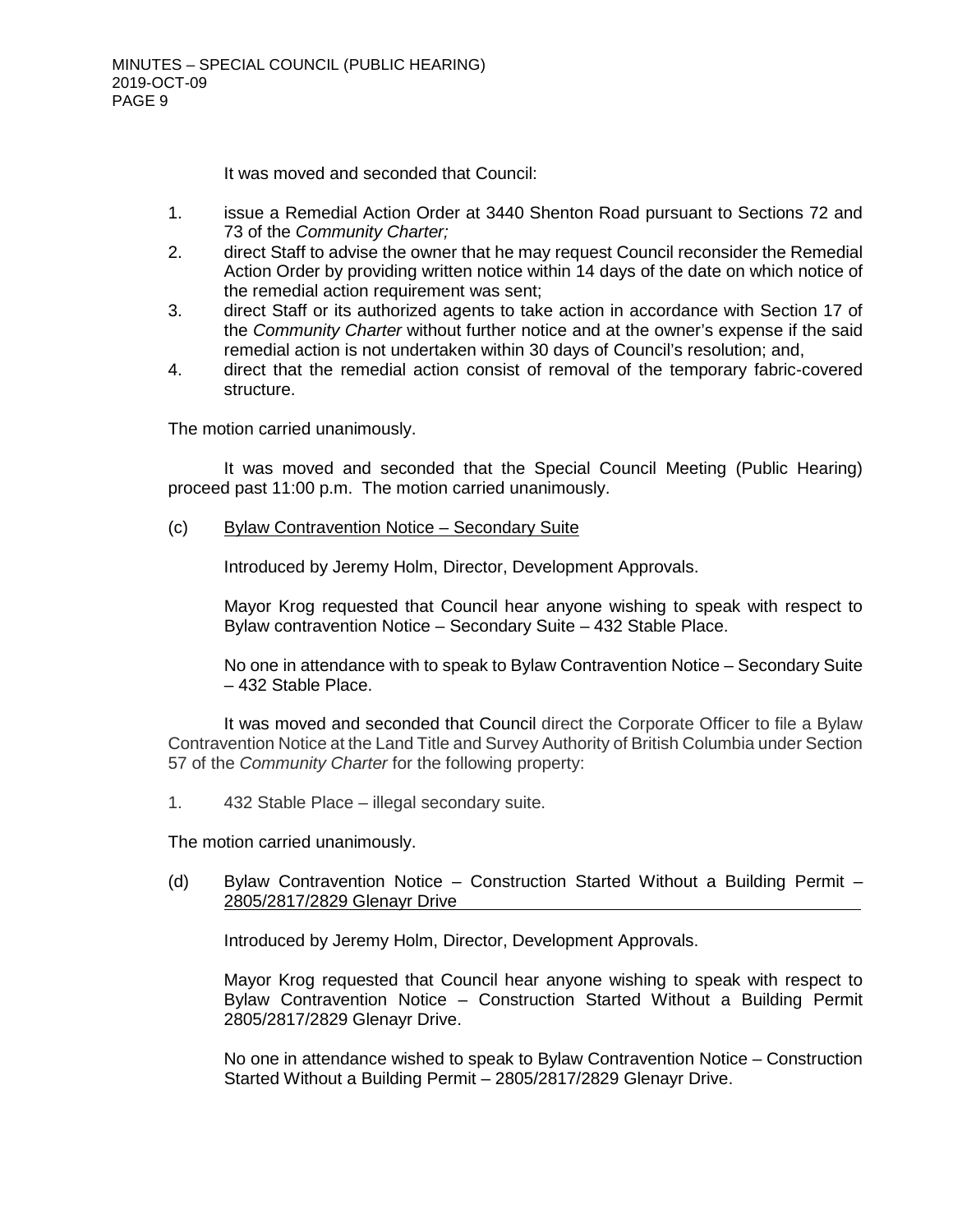It was moved and seconded that Council direct the Corporate Officer to file a Bylaw Contravention Notice at the Land Title and Survey Authority of British Columbia under Section 57 of the *Community Charter* for the property located at 2805/2817/2829 Glenayr Drive for construction started without a building permit in contravention of "Building Bylaw 2016 No. 7224". The motion carried unanimously.

(e) Bylaw Contravention Notice – Construction Started Without a Building Permit – 337 Ninth Street

Introduced by Jeremy Holm, Director, Development Approvals.

Mayor Krog requested that Council hear anyone wishing to speak with respect to Bylaw Contravention Notice – Construction Started Without a Building Permit – 337 Ninth Street.

No one in attendance wished to speak to Bylaw Contravention Notice – Construction Started Without a Building Permit – 337 Ninth Street.

It was moved and seconded that Council direct the Corporate Officer to file a Bylaw Contravention Notice at the Land Title and Survey Authority of British Columbia under Section 57 of the *Community Charter* for the property located at 337 Ninth Street for construction started without a building permit in contravention of "Building Bylaw 2016 No. 7224". The motion carried unanimously.

(f) Bylaw Contravention Notice – Construction Started Without a Building Permit – 4663 Lost Lake Road

Introduced by Jeremy Holm, Director, Development Approvals.

Mayor Krog requested that Council hear anyone wishing to speak with respect to Bylaw Contravention Notice – Construction Started Without a Building Permit – 4663 Lost Lake Road.

James McLeod and Donna Hartstaff, owner, spoke and stated that the outbuildings were never meant to be permanent and were built so they could be removed, they were not aware they were not in compliance and were unaware that the outbuildings were encroaching into the setback area.

It was moved and seconded that Council refer Bylaw Contravention Notice – Construction Started Without a Building Permit – 4663 Lost Lake Road, to Staff for a 30 day period to allow the owner to bring the property into compliance. The motion was defeated. *Opposed: Councillors Bonner, Brown, Geselbracht, Hemmens, Maartman, Thorpe and Turley*

It was moved and seconded that Council direct the Corporate Officer to file a Bylaw Contravention Notice at the Land Title and Survey Authority of British Columbia under Section 57 of the *Community Charter* for the property located at 4663 Lost Lake Road for construction started without a building permit in contravention of "Building Bylaw 2016 No. 7224". The motion carried unanimously.